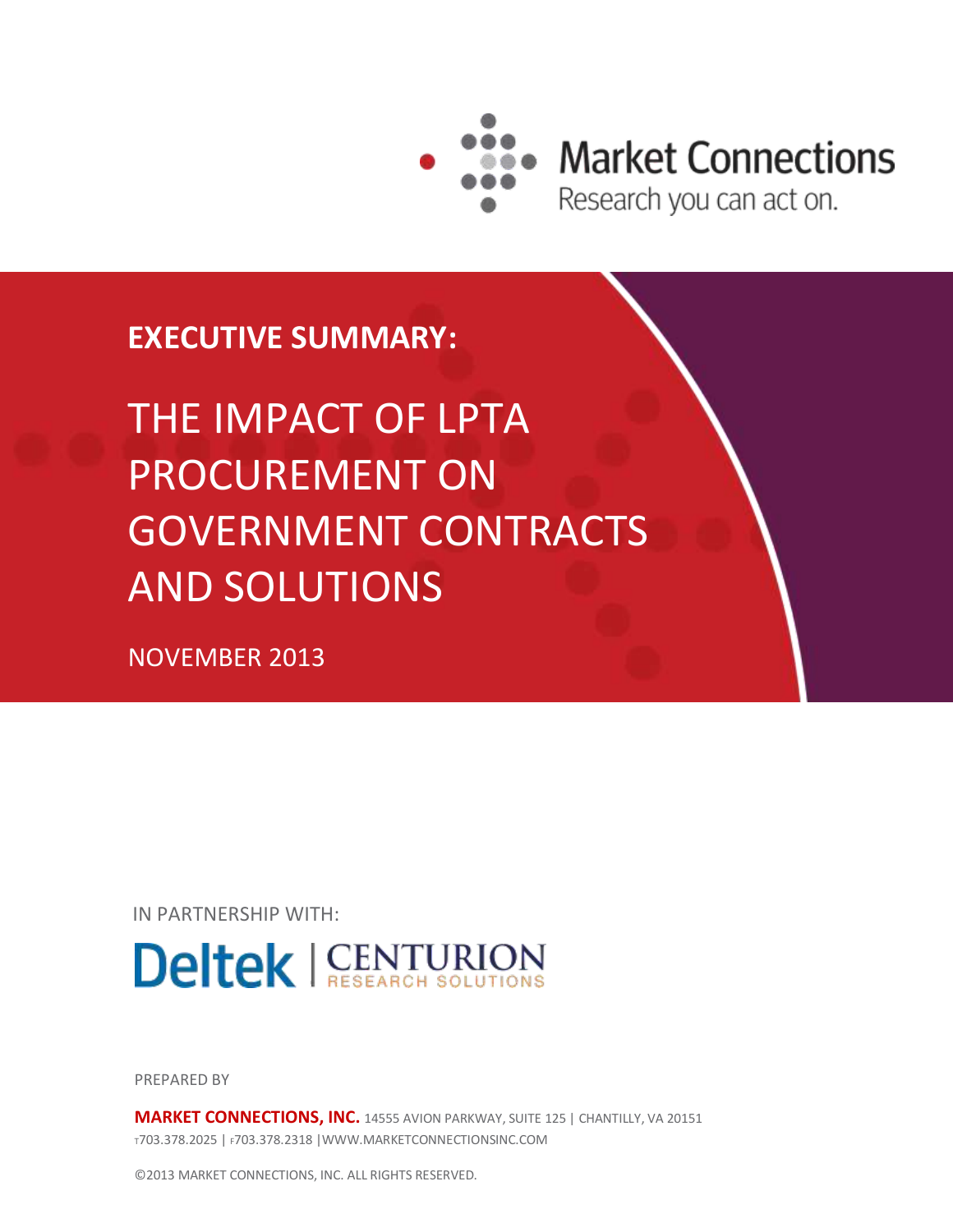## **LPTA and the Government Contracting Industry**

**Lowest Price Technically Acceptable (LPTA) procurements have been a hot topic in the federal government contracting industry for the past two years. Contractors have lamented that LPTA, as it is commonly referred to, is stifling innovation, driving down prices and, at times, being used for the wrong types of federal procurements.** 

**To gauge the impact of LPTA procurements on government agencies and the contractors who serve them, Market Connections, Inc. and Centurion Research Solutions, which was recently acquired by Deltek, have partnered to produce an in-depth study of government LPTA procurements, perceptions of LPTA among government and contractors and LPTA's effect on the development and delivery of solutions to government.**

**In July 2013, Market Connections, Inc. conducted an online survey of 360 federal government decision makers involved in selection of contractors and vendors in some way, and 375 government contractor employees regarding their perceptions of Lowest Price Technically Acceptable (LPTA) federal procurements.**

**This preview report, available only to Professional Servcies Council Annual Conference attendees, marries preliminary survey results with Deltek/Centurion Research Solutions' proprietary procurement tracking data on LPTA opportunities among federal civilian and military agencies.**

#### **IMPLICATIONS OF LPTA ON GOVERNMENT AND CONTRACTING**

Contractors and federal employees are largely in agreement about the implications of LPTA procurements:

- LPTA contracts may be awarded to less qualified companies.
- LPTA may sacrifice long-term value for short-term cost savings and it could act to lower contractors' standard of performance.
- LPTA helps to control costs and provide an economical approach for product/commodity procurements.

Contractors' biggest concern about LPTA is whether the government will truly receive the best value and quality under LPTA contracts. Contractors feel that LPTA stifles their ability to innovate, propose and deliver the best solutions. Their top reason for *not* responding to LPTA solicitations is the lack of opportunity for value-added solutions.

LPTA is not going away in the near-term—it is serving to control costs during austere times and both contractors and government expect the use of LPTA to either increase or stay the same in the next three years.

Contractors are being forced to make changes to the way they do business in order to meet the requirements of the marketplace. The top actions contractors are taking to respond in an LPTA environment are:

**"[T]here is a strong consensus that LPTA source selection strategies have essentially become the default source selection approach, almost regardless of the nature of the requirements involved. There is also broad agreement that when the technical requirements … are evaluated at only minimal levels for complex requirements, the acquisition outcome is rarely beneficial to either the government or industry."**

STAN SOLOWAY PRESIDENT PROFESSIONAL SERVICES COUNCIL

*In a letter to Under Secretary of Defense Frank Kendall, September 2012*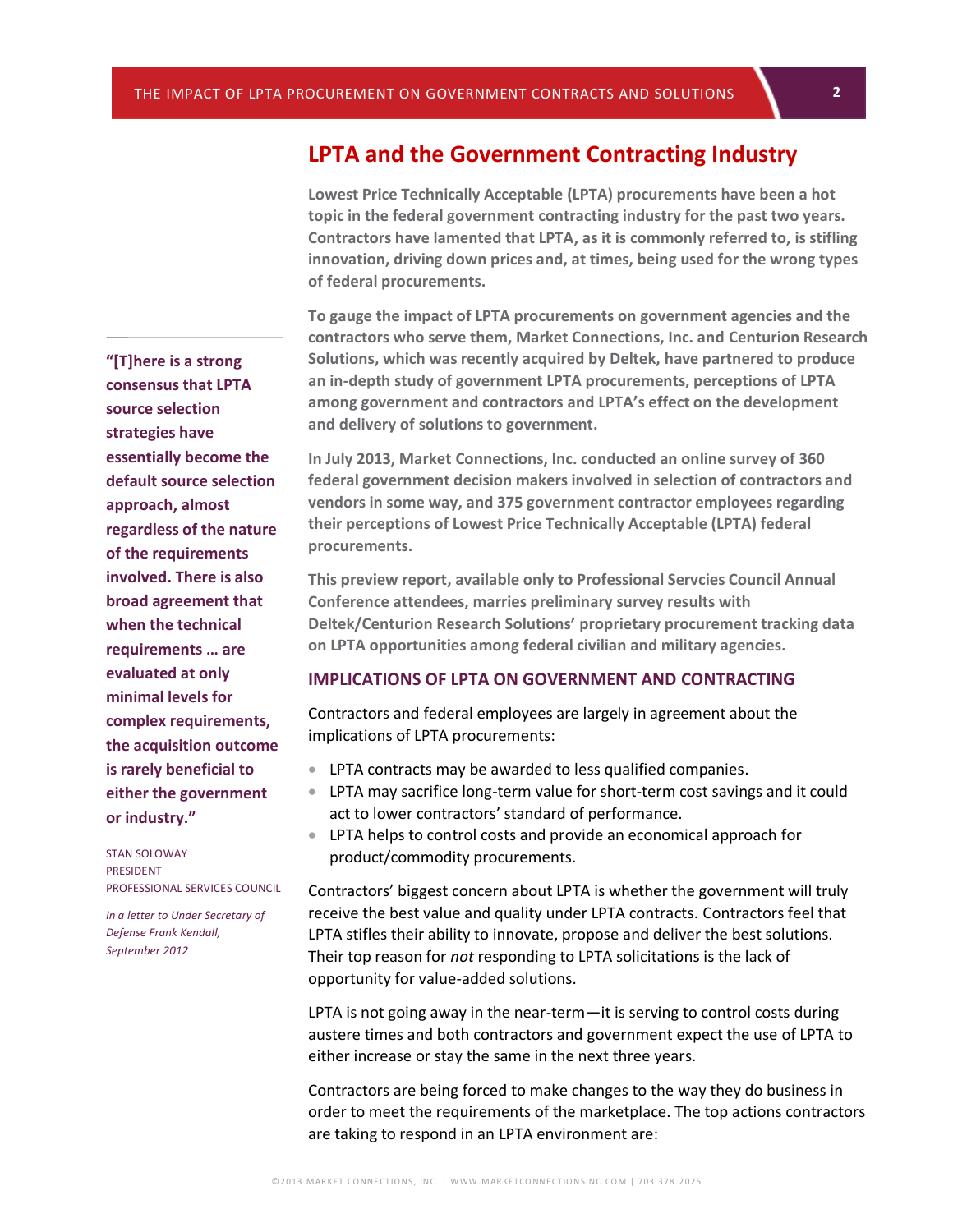- **3** Responding to the letter of the RFP rather than proposing innovative/outof-the-box solutions (63 percent)
- Reducing indirect rates (53 percent)
- Greater reliance on junior staff (47 percent)
- Staff reductions (39 percent)
- Salary caps and freezes (33 percent)
- Reducing salaries (26 percent)

#### **SNAPSHOT OF THE LPTA PROCUREMENT LANDSCAPE**

Deltek/Centurion Research Solutions is tracking \$4.3 trillion in opportunity value and 27,500 actionable<sup>\*</sup> federal contract opportunities in their Business Intelligence NOW™ database. Many of these pre-RFP opportunities do not yet have published evaluation criteria. Or, the evaluation criteria, while equivalent to LPTA, are not clearly defined as LPTA. However, Deltek/Centurion identified approximately two percent of the opportunities that are specifically defined by the government as LPTA. Even by itself, this represents a substantial dollar amount of \$27.7 billion.

- Among military agencies, the Army, the Navy and the Air Force held the most opportunities with projected LPTA evaluation; the Army alone holds more than one-quarter of all the LPTA opportunities. The majority of these military opportunities are in the construction field.
- Among civilian agencies, the Department of Veterans Affairs (VA) holds the most LPTA opportunities (6.1 percent), followed by the Department of Homeland Security (4.5 percent). Construction services as well as operations and maintenance requirements comprise the lion's share of civilian opportunities.
- While more competitive LPTA opportunities were set aside for small businesses and associated socioeconomic categories compared to those utilizing Full and Open competition, the estimated total value of \$7.7 billion was significantly less than competitive Full and Open opportunities, which totaled \$20.0 billion.
- More than half of LPTA opportunities (52 percent) are for construction; facilities operations and maintenance; and utilities and housekeeping procurements. Professional and IT services represent 24 percent of actionable LPTA opportunities, which range in value from less than \$300 thousand to more than \$3.5 billion. These include the \$3.5 billion NGEN contract recently awarded to Hewlett Packard and two fiscal year 2014 recompetes for the Department of Homeland Security's Transportation Security Administration—the \$100 million Professional Engineering and Logistics Support Services requirement and \$700 million Test Evaluation Support Services opportunity.

Deltek/Centurion's findings lend credence to the concern that a significant dollar value of federal contracts are LPTA procurements.

Agency Likelihood to **Issue an LPTA RFP VERY LIKELY** SOMEWHAT LIKELY SOMEWHAT UNLIKELY **VERY UNLIKELY** 

 $\overline{a}$ 

**NOT SURE** 

<sup>\*</sup> The analysis focused on "actionable" opportunities such as those in Pre-RFP phase, where solicitation release is expected in the future.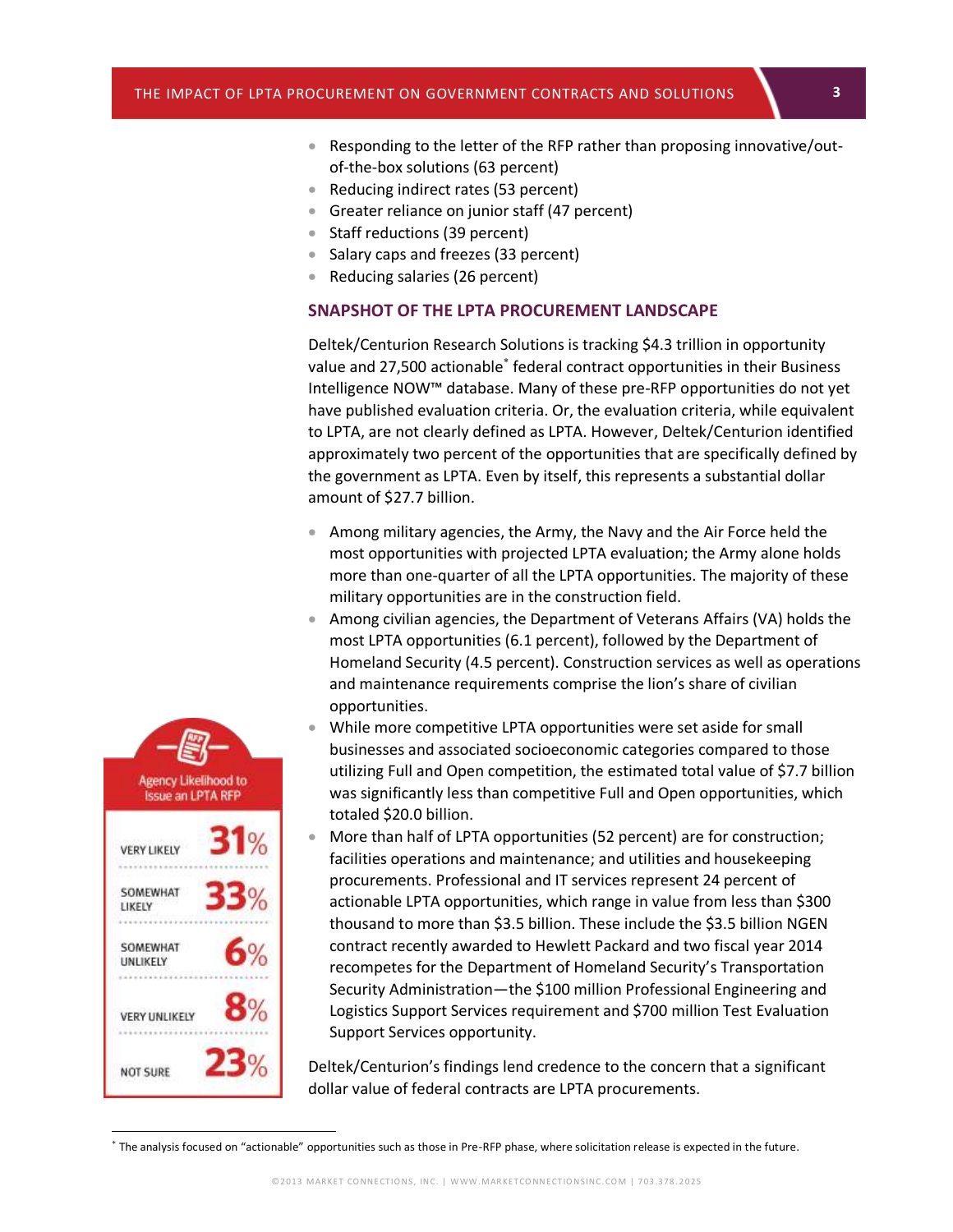**In July 2013, Market Connections, Inc. conducted an online survey of 360 federal government decision makers involved in selection of contractors and vendors in some way, and 375 government contractor employees regarding their perceptions of LPTA federal procurements.**

#### **SURVEY OF FEDERAL PROCUREMENT PROFESSIONALS AND GOVERNMENT CONTRACTORS**

Because LPTA procurement has been such a burning topic in the contracting community in recent years, it may come as a surprise that Market Connections' online survey of government employees and contractors revealed much less familiarity with LPTA among federal employee respondents than government contractors. Nearly all contractors indicated they are either very familiar (77 percent) or somewhat familiar (19 percent) with LPTA. About two-thirds of government employee respondents, all of whom indicated they are involved in selection of contractors and vendors in some way, are either very familiar (32 percent) or somewhat familiar (33 percent) with LPTA.

However, the survey also showed many similarities between the two groups when it comes to perceptions of LPTA procurements:

- **Both audiences believe that LPTA procurements will increase in the next** three years.
- Both audiences see the same two main drawbacks of LPTA for the federal government: the potential for contracts to be awarded to less qualified companies and sacrificing long-term value for short-term cost savings.
- Both audiences see the top three main benefits of LPTA for the federal government as controlling costs; simple criteria to follow (lowest price) for award; and an economical approach for product/commodity procurements.

### Main Drawbacks of LPTA for Government

#### **CONTRACTORS**

- 1. Contracts may be awarded to less qualified companies
- 2. Sacrifices long-term value for short-term cost savings
- 3. Acts to lower the contractor's standard of performance
- 4. Lessens a contractor's ability to be innovative
- 5. Past performance is not taken into consideration

#### **GOVERNMENT**

- 1. Contracts may be awarded to less qualified companies
- 2. Sacrifices long-term value for short-term cost savings
- 3. Past performance is not taken into consideration
- 4. Acts to lower the contractor's standard of performance
- 5. Lessens a contractor's ability to be innovative

Yet contractors feel strongly about the negative impact on the level of quality and value they can deliver to the government under LPTA. The proportion of contractors that are very satisfied (12%) with the outcomes or deliverables from an LPTA award is less than half of the federal respondents (25%) that are very satisfied. Contractors would like to provide the government with better service and feel that LPTA stifles their ability to propose and deliver the best solutions.

 More than half of contractors (57 percent) cited decisions based on price, regardless of potential quality of work or ability to perform, as a main drawback to proposing and delivering under LPTA contracts.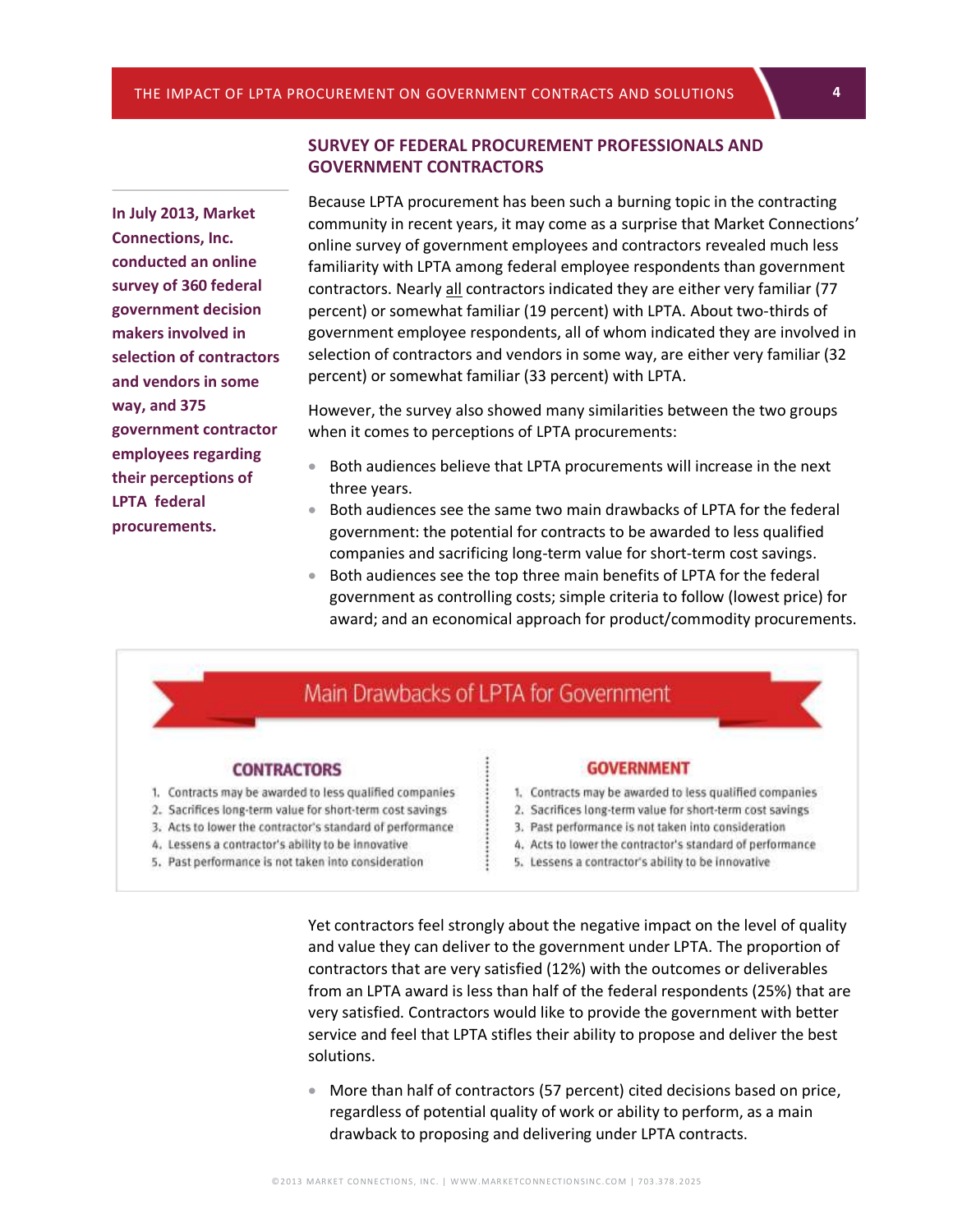- **5** Nearly half of contractors (49 percent) said they feel compelled to offer a lower price solution that may not be in the best interest of the government.
- More than 40 percent of contractors feel LPTA lessens their ability to be innovative.
- Nearly one-third (30 percent) said they have no opportunity to provide value-added solutions under LPTA procurements.

#### **Responding to LPTA RFPs**

Despite concerns about value, innovation and delivering the best solutions to government, 82 percent of contractors indicated that their firms were likely to respond to an LPTA RFP. Contractors cited three top reasons for responding to an LPTA RFP:

- Shrinking contracting dollars, fewer RFPs to bid on
- The contractor's in-depth knowledge of customer (agency) requirements
- To maintain a current relationship

Contractors cited three top actions their companies are taking to respond to RFPs in an LPTA environment:

- Responding to the letter of an RFP rather than proposing anything innovative
- Reducing indirect rates
- **Greater reliance on junior staff**

#### **Increases in Contract Protests**

Relative to other top drawbacks noted, only eight percent of government and three percent of contractors saw an increase in the likelihood of a protest as a main drawback to LPTA for the government. Only 19 percent of government said LPTA procurements shorten the procurement cycle and only 14 percent saw the potential for proposals under LPTA to be easier or less complex.



**Contractors feel strongly about the about the negative impact on the level of quality and value they can deliver to the government under LPTA. Contractors would like to provide the government with better service and feel that LPTA stifles their ability to propose and deliver the best solutions.**